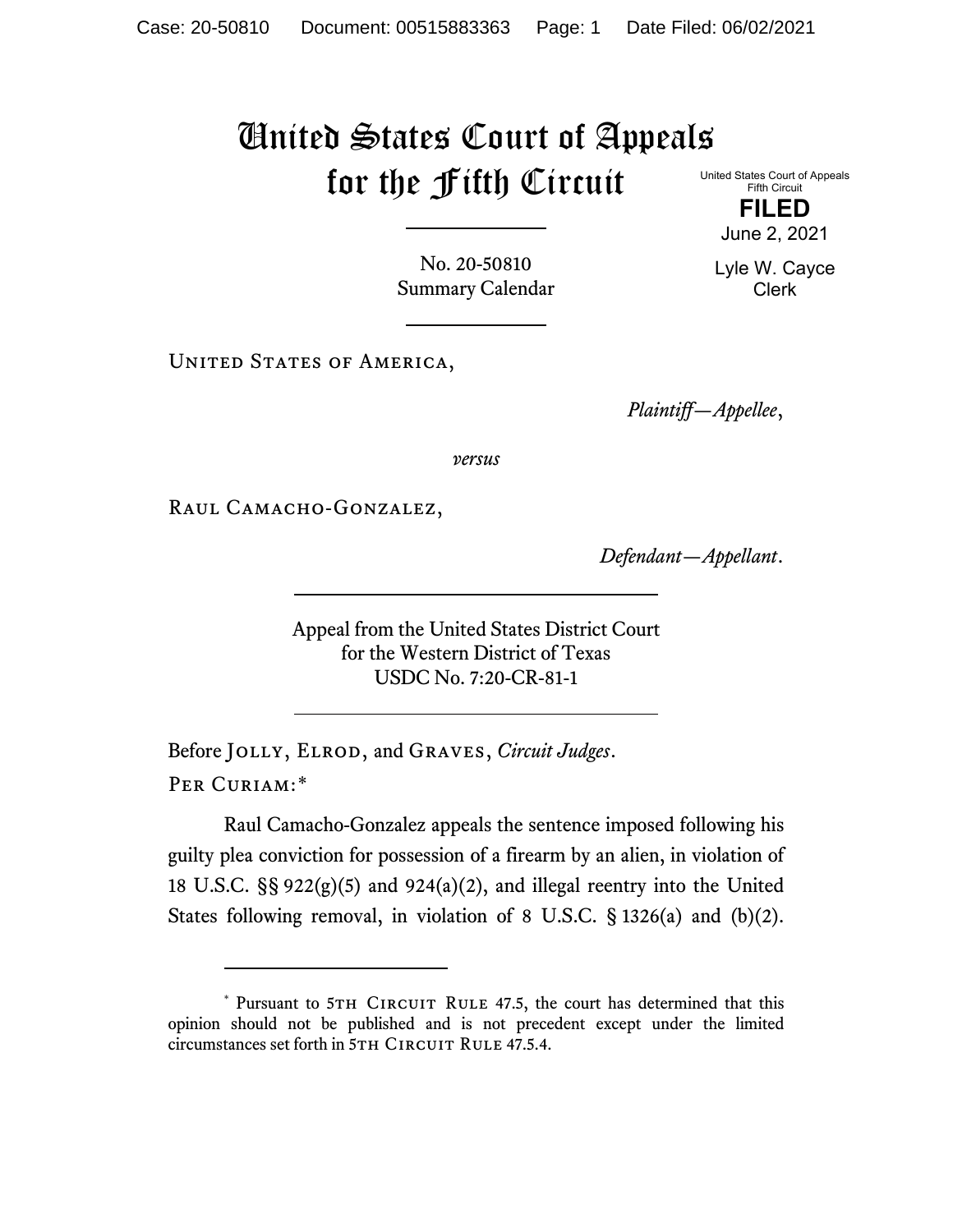## No. 20-50810

Camacho-Gonzalez asserts that the district court incorrectly calculated his criminal history score when it assessed two criminal history points, rather than just one, for his 2016 sentence to time served. He contends that the presentence report contained insufficient evidence to show that he served at least 60 days in prison before he was removed from the United States. The Government was granted leave to supplement the record on appeal with court documents from Camacho-Gonzalez's 2012 and 2016 convictions.

As Camacho-Gonzalez concedes, he failed to object in the district court to the assessment of two criminal history points for his 2016 sentence. Thus, we review his challenge under the plain-error standard. *See United States v. Wikkerink*, 841 F.3d 327, 331 (5th Cir. 2016). To satisfy that standard, Camacho-Gonzalez must show a (1) forfeited error (2) that is clear or obvious and (3) affects his substantial rights. *See Puckett v. United States*, 556 U.S. 129, 135 (2009). If he makes such a showing, we have the discretion to correct the error but only if it "seriously affect[s] the fairness, integrity or public reputation of judicial proceedings." *Id*. (alteration in original) (internal quotation marks and citation omitted). Because the relevant issue is "whether there is plain error at the time of appellate consideration," we consider the record as supplemented on appeal. *Wikkerink*, 841 F.3d at 332 (internal quotation marks and citation omitted).

Camacho-Gonzalez's argument is belied by the supplemented record on appeal. As the Government correctly contends, the record shows that Camacho-Gonzalez was in pretrial custody from February 9, 2016, to July 20, 2016, well over 60 days, before he was sentenced to time served and removed from the United States. His pretrial custody, which was credited as time served by the district court at sentencing, qualifies as a "sentence of imprisonment" for purposes of assigning criminal history points under U.S.S.G. § 4A1.1(b). *See United States v. Fernandez*, 743 F.3d 453, 456-57 (5th Cir. 2014); *see also* U.S.S.G. § 4A1.2, comment. (n.2). Finally, the